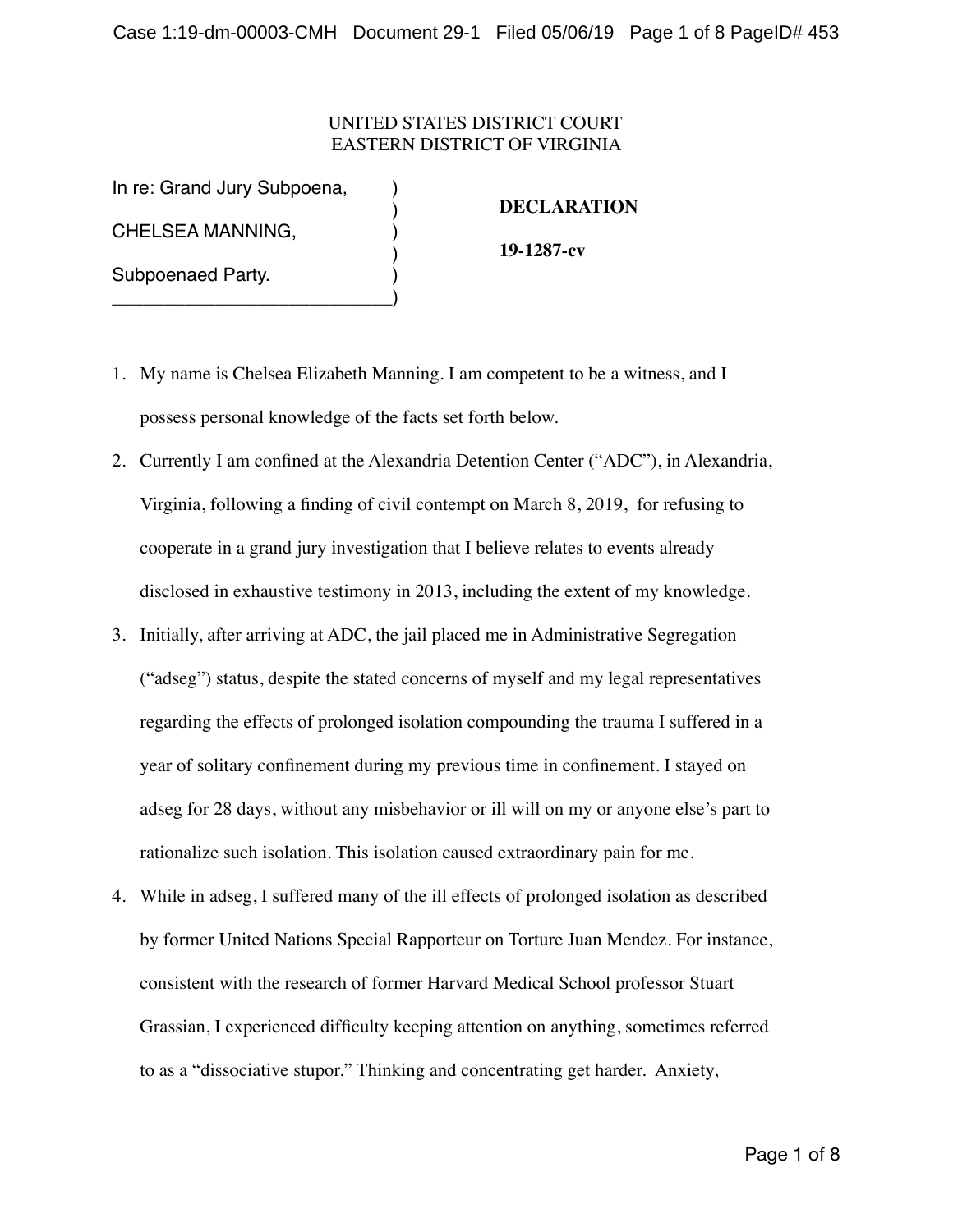frustration with minor things, irritation, and a spiraling inability to tolerate each symptom take hold. At one point I started feeling ill during a short visit in a noncontact visit booth while struggling to have even a normal conversation. After weeks of under-stimulation, I became nauseated with vertigo and vomited on the floor, ending my visit prematurely. Such symptoms make up what Grassian describes as a special psychiatric syndrome caused by prolonged solitary confinement. Many of the effects last permanently after only fifteen (15) days of isolation.

- 5. After public outcry and pressure, the ADC released me into general population ("GP") after 28 days of isolation.
- 6. After two months of confinement, and using every legal mechanism available so far, I can - without any hesitation - state that nothing that will convince me to testify before this or any other grand jury for that matter. This experience so far only proves my long held belief that grand juries are simply outdated tools used by the federal government to harass and disrupt political opponents and activists in fishing expeditions. Without committing a federal crime, and after exhaustive testimony at a trial several years ago, I am again ripped from my life by a vindictive and politicallymotivated investigation and prosecution. The way I am being treated proves what a corrupt and abusive tool the grand jury truly is. With each passing day my disappointment and frustration grow, but so too do my commitments to doing the right thing and continuing to refuse to submit.
- 7. My decision not to testify before grand juries is rooted in the study of history and philosophical principles. Many times in this nation's history, people who speak out or express dissent against the government face disproportionate repression. One of the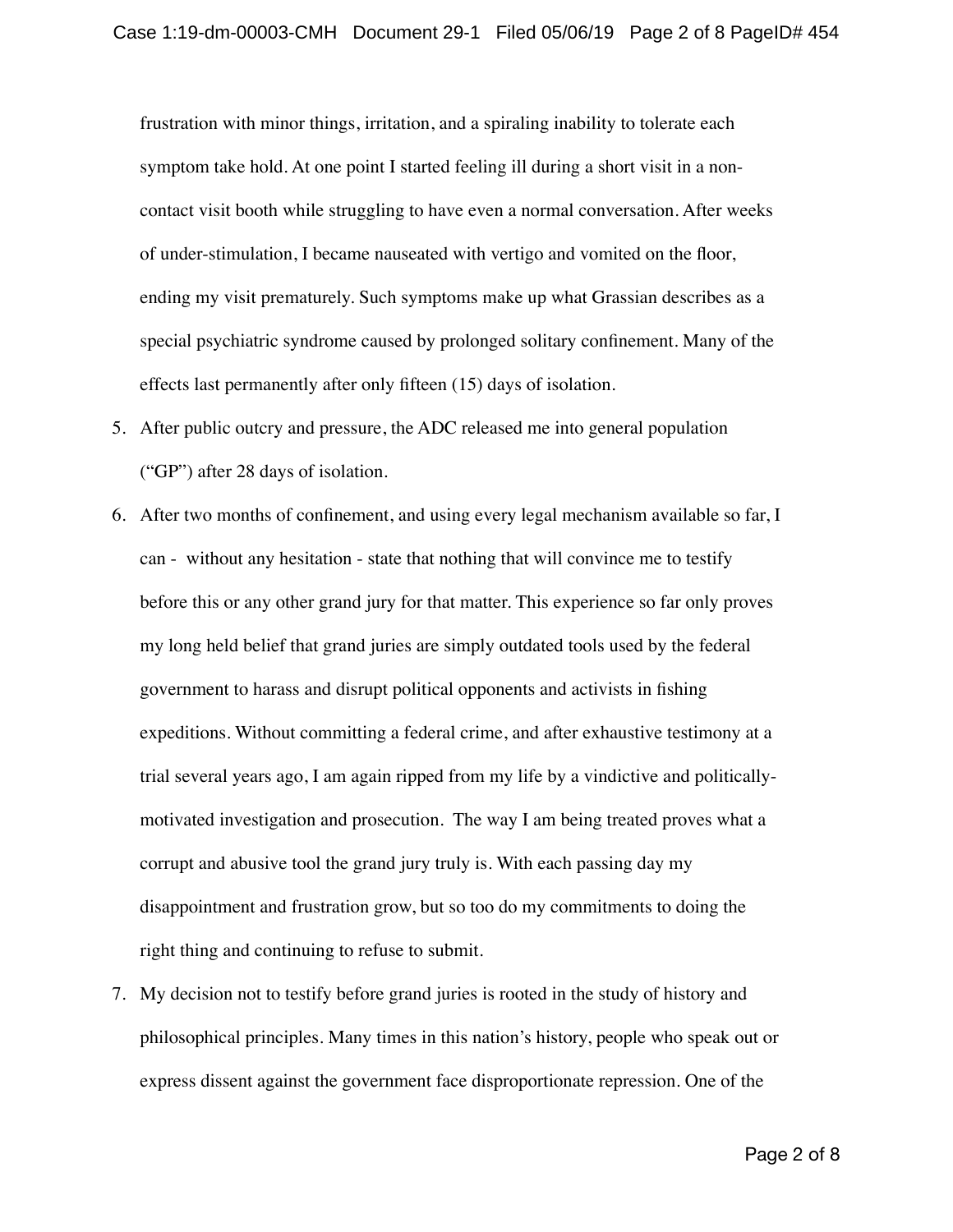most common tools to silence dissent, the grand jury, attempts to sow distrust within activists' organizations and communities through secrecy and compelling exhaustive and redundant testimony aimed at identifying other members of that community.

- 8. I understand that this grand jury related to my disclosures of classified and unclassified but sensitive information and records in 2010. I acted alone in these disclosures. The government is still preoccupied with punishing me, despite a courtmartial, sentence, and presidential commutation nearly two years ago. This can be seen in statements and actions by several administration officials, especially the current secretary of state, who threatened Harvard University over a low-paid speaking engagement in 2017, when he was Director of Central Intelligence. This speaks compellingly to my rationale for both my disclosures, for which I already served time, and my present refusal to cooperate with an increasingly frightening and untrustworthy government. Let me state clearly, again, that my actions were my own.
- 9. I believe my principles allow me to focus on helping others, and to challenge the use of power to coerce or manipulate people. Such coercive power forms what I define as "violence," and the "threat of violence" which powerful institutions attempt to accumulate to obtain more power.
- 10. I do not believe, nor do I possess any reasonable evidence to believe that participating in this grand jury could lead to any new theories of criminal liability for any person. I took responsibility for my actions over six years ago. I find it difficult to comprehend that the Department of Justice believes that my redundant testimony could actually provide any value to an investigation. Their stated reasons appear disingenuous at best and outright malicious at worst. The government's theories contradict not only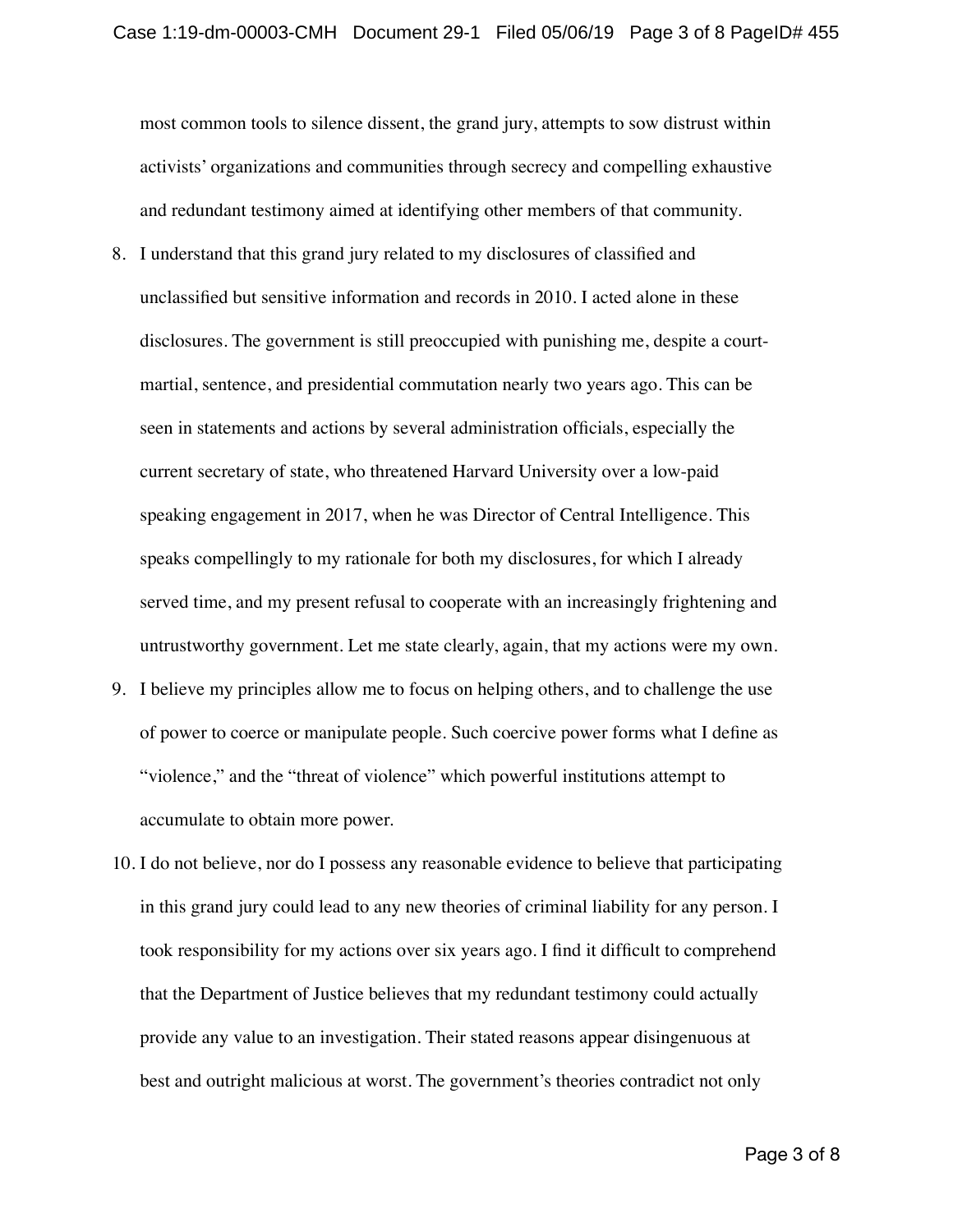my testimony, but the forensic evidence the military possesses. Therefore, I suspect they are simply interested in previewing my potential testimony as a defense witness, and attempting to undermine my testimony without the benefit of reviewing forensic evidence. This justifies my theory that participating in this investigation functions simply to abuse the justice system for political ends.

- 11. I believe this grand jury seeks to undermine the integrity of public discourse with the aim of punishing those who expose any serious, ongoing, and systemic abuses of power by this government, as well as the rest of the international community. Therefore, participating in this fishing expedition - which potentially exposes other innocent people to the grand jury process - would constitute an unjustifiable and unethical action. Now, after sustaining serious psychological injury from my current confinement, I don't wish to expose any other person to the trauma and exhaustion of civil contempt or other forms of prison or coercion.
- 12. In jail at ADC, I try every day to maintain my physical, mental, and intellectual capacities, as well as some modicum of human dignity. I live a quiet social life in a housing unit that holds a dozen people, who rotate frequently. I try to occupy myself with crossword and sudoku puzzles in the absence of good reading material. I try to stay positive despite the aftermath of isolation and the knowledge that my life once again is put on hold for a few more years, potentially. With limited books, I read what I can, though most are books that are either already read by me or are simply bad. I am re-accustomed to the intrusion and lack of privacy of frequent searches and heavy surveillance.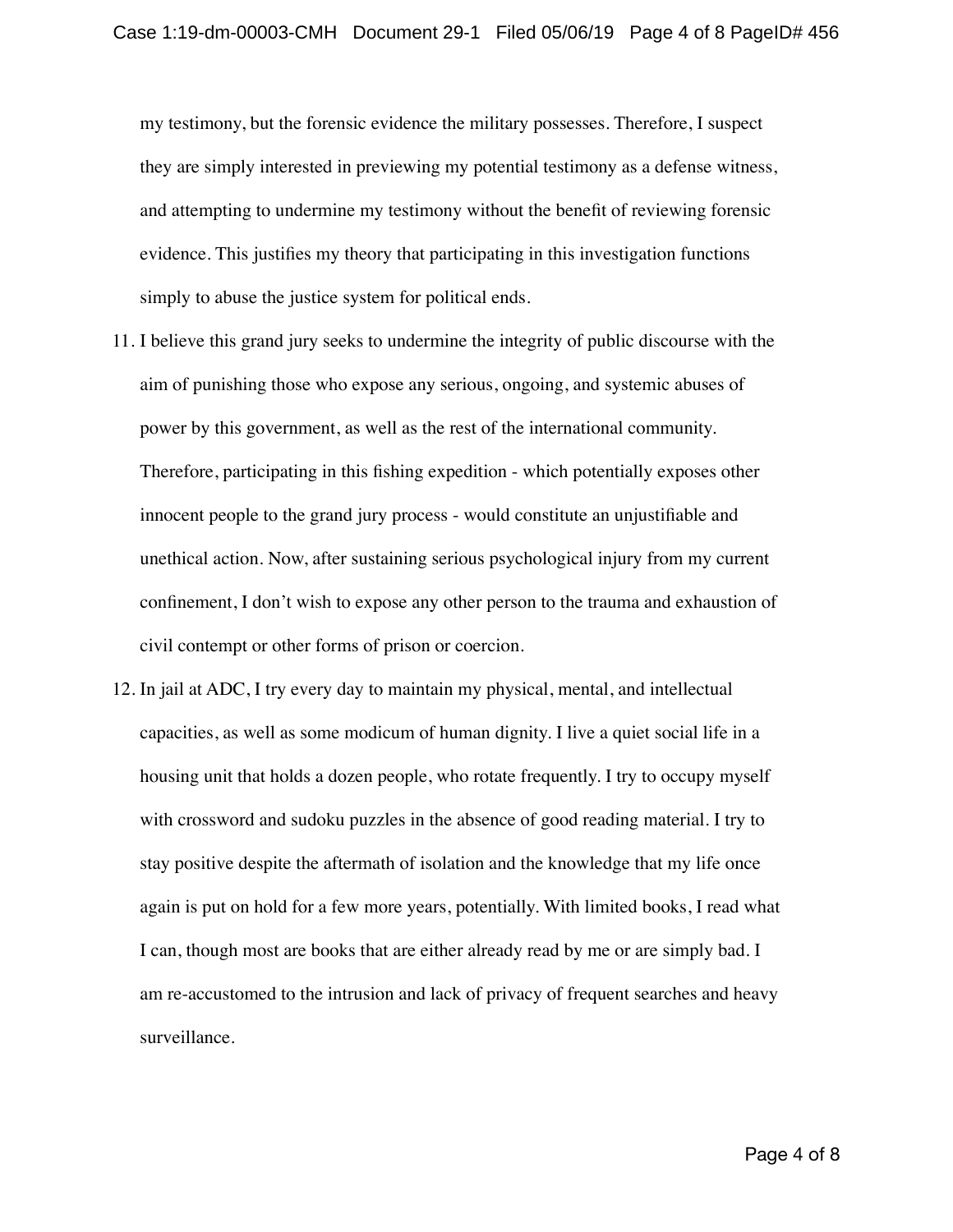- 13. I arrived at ADC with concerns and anxiety about my physical health, particularly so soon after gender confirmation surgery in October. My post-surgery regimen requires delicate and regular self-care at least twice daily, including the use of anti-bacterial soap and dilators. Otherwise, I risk serious medical complications, including permanent injury or deadly infections. I worry about dilating in an environment rife with poor hygiene and with limited time and no privacy. I worry about seeing medical professionals with knowledge about post-operative care if complications develop, which I have reason to think has already happened. I worry about regular access to daily hormones. Unfortunately, despite initial assurances by jail and U.S. Marshal Service ("U.S.M.S.") officials, such efforts normally come slower and are very limited. It appears that I have already developed some complications during my stay at ADC. Medical staff acknowledges they lack expertise to examine or assist me appropriately, In response, I requested outside professionals at my own expense over three weeks ago. Despite this, I remain unseen by a professional competent to treat me. Every passing day further complicates my medical care and health, exposing me to permanent, intractable complications. The intrinsic bureaucracy and formality of ADC and USMS policy risks me to permanent harm. I do not know how serious these complications are, but I may need costly reparative surgery upon my release, causing me even more permanent injury and psychological harm, not to mention the expensive medical bills.
- 14. In an ideal world, agreeing to cooperate would avoid this situation, however, this government abuses the grand jury process, and forces me to choose between an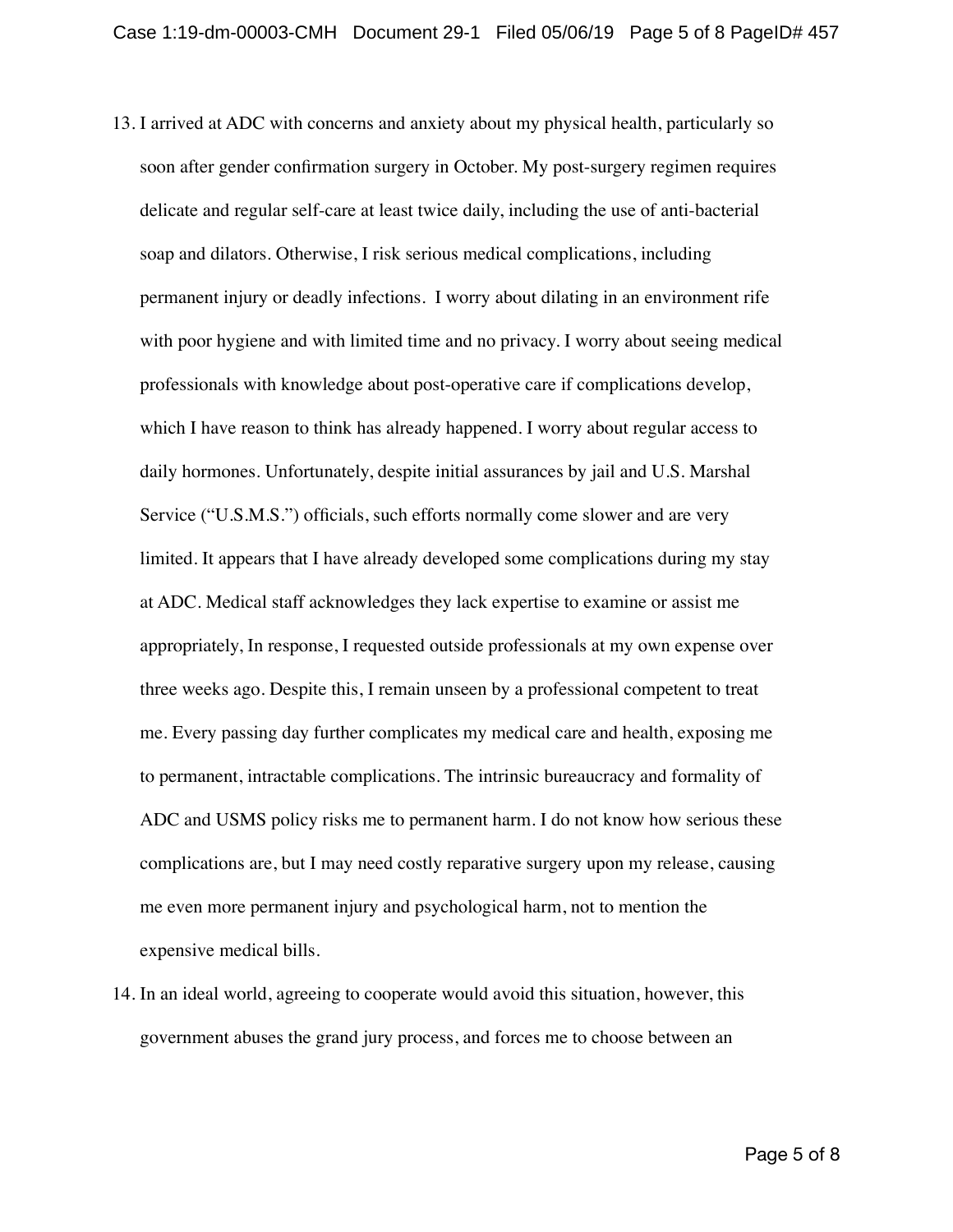unethical decision and suffering intimate and permanent consequences for doing the right thing. I am not willing to compromise for my own physical benefit.

- 15. This decision comes at an overwhelming cost, My physical and mental health deteriorate rapidly in conditions normally reserved for short term confinement. I am almost entirely without sunlight. My skin regularly breaks out from bacterial infections. I gain weight due to poor nutrition, currently at nearly twenty pounds since March.
- 16. Sleep and concentration remain difficult. Mental health access remains limited, without access to comprehensive treatment for complex post-traumatic stress stemming in part from previous confinement conditions.
- 17. My business now falters, without me able to appear at speaking engagements or professional consultations. I recently laid off a valuable and trusted employee. Numerous existing contracts remain vulnerable, likely needing renegotiation or outright cancellation. My friends and colleagues suffer from the impact of my absence, causing me to worry endlessly about their health and well being. I missed the premier event of a documentary about my commutation in which dozens of my friends reunited afterward.
- 18. I sometimes see visitors, but only in a non-contact booth, with inches of glass between us. This makes visitation uncomfortable, surreal, and saddening.
- 19. I receive between dozens and several hundred letters a day. I lack the resources or time to respond to even a small fraction of these. The impact on my friends and supporters feels overwhelming and makes me feel lonely.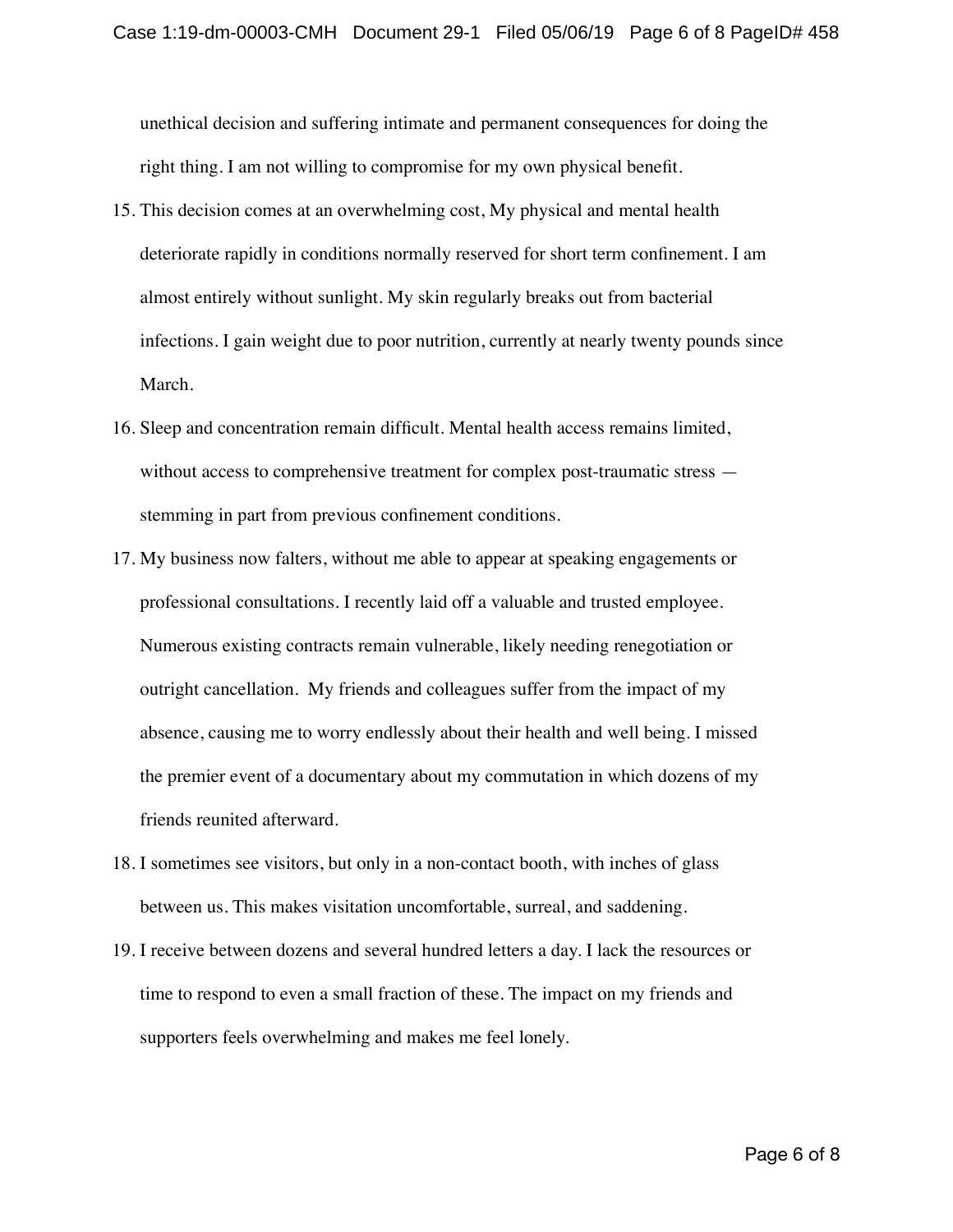- 20. I receive enormous support from all around the world. My family and close friends all support me and express their pride of me. It's emotionally overwhelming sometimes to see their unwavering generosity. I receive warmth and strength from colleagues, educators, lawyers, diplomats, activists, factory workers, veterans, journalists, union leaders, store clerks, gardeners, chefs, airplane pilots, and politicians from all across the U.S. and the world at large, every class, culture, and age imaginable.
- 21. Despite the heartbreak and hardship, cooperation with this grand jury is simply not an option. Doing so would mean throwing away all of my principles, accomplishments, sacrifices, and erase decades of my reputation - an obvious impossibility.
- 22. As before, I cannot regain the lost time which may again extend to years. Repairing the damage to my relationships and both my physical and mental health might never come to pass. Whatever one might make of my principles and decisions, I shall continue to make hard choices and sacrifices rather than relinquish my ethical positions in exchange for mere trinkets of personal gain or self-pleasure in the form of being released.
- 23. Over the past decade, I grappled with bouts of depression. I can think of nothing that could exacerbate those struggles more than pretending to live as someone I am not once again, and turning my back on everything I care about and fight for. Jail, and prison, exist as an archaic institution hiding the basest stream of dehumanizing and humiliating behaviors by the government — a trail of mounting loss and pain. Here, behind the event horizon, I remain certain that losing the approval, trust, and acceptance of my friends, family, and supporters would make this situation worse.